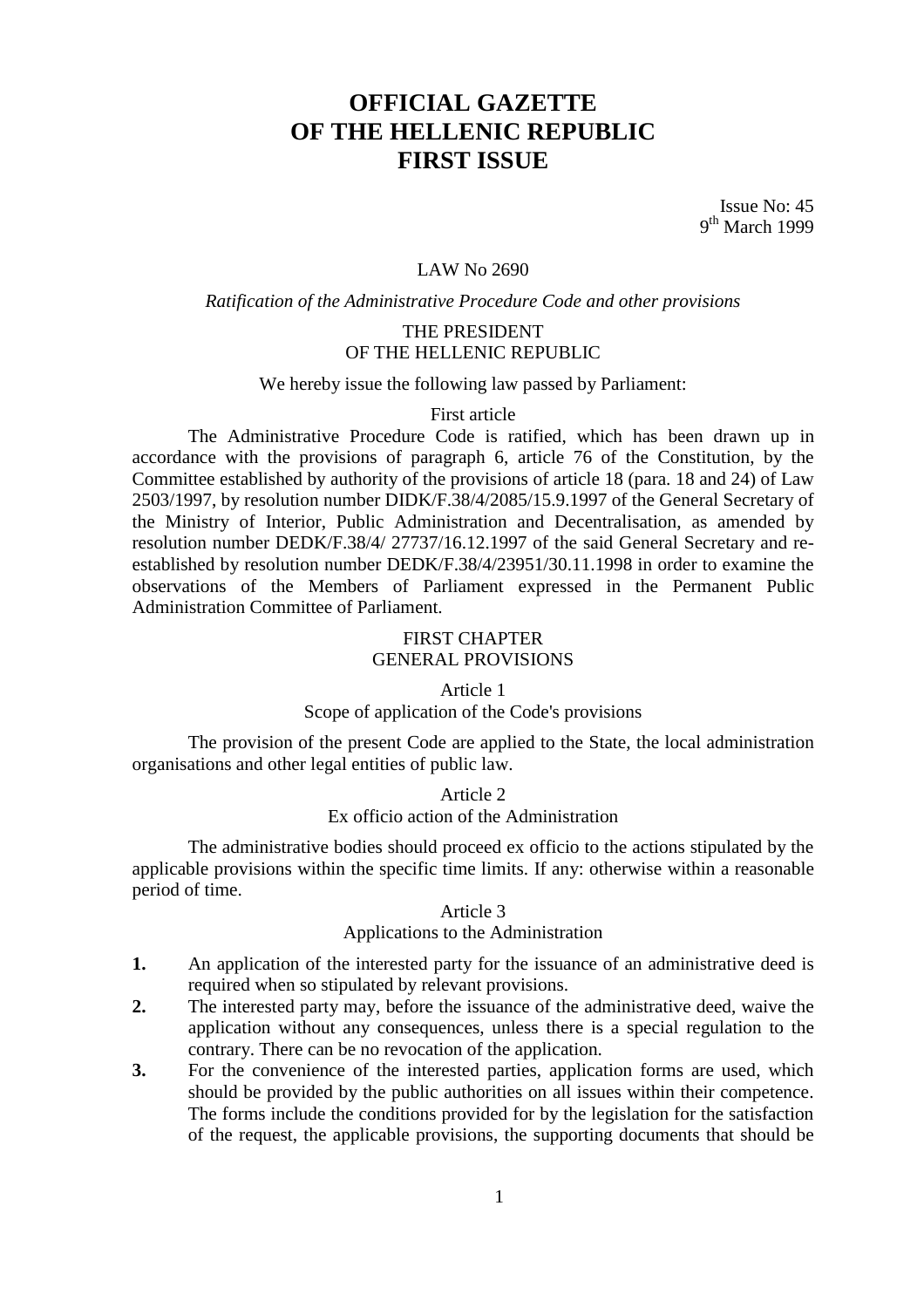submitted by the interested party, as well as the period of time within which the answer will be given. If the interested party states that she cannot write, the competent public servant, following an oral account of the request of the interested party, is obliged to draw up the application himself/herself.

- **4.** The identity particulars mentioned in the application, in case of Greek citizens, are evidenced by the identity card or the relevant temporary certificate of the competent authority or the passport. The identity of aliens is proved, in case of citizens of European Union member states, by the identity card or the passport or another document based on which their entry in the country is allowed or documents issued by the competent Greek authorities. The identity of legal entities is proved in accordance with the provisions applicable in the place where their registered offices are located. When the application is not submitted in person. It should be accompanied by a certified photocopy of the identity card or the respective documents
- **5.** Facts or particulars that are not proved by the identity card or the respective documents, if not otherwise stipulated by special provisions, are accepted on the basis of a statutory statement of the interested party, made on a form stipulated by the relevant provisions. The said statement is also submitted when the particulars of the identity card on family status, residence and occupation have changed.

### Article 4

## Handling of cases by the Administration

- **1.** When applications are made, the administrative authorities are obliged to handle the cases of the interested parties and decide on their requests within the time limit, if any, stipulated by the relevant special provisions, otherwise, within sixty (60) days. The time limit begins when the application is submitted to the competent service. If the application is submitted to a non competent service, this service is obliged, within five (5) days, to forward it to the competent service and notify the interested party accordingly. In this case. the time limit begins from the date when the application was received by the competent service.
- **2.** If a case cannot be handled within the time limit of the previous paragraph, the competent service is obliged to notify the following to the interested party in writing: a) the reasons for the delay, b) the civil servant to whom the case was assigned and his telephone number for the provision of information, c) the supporting documents that may be missing, as well as d) any other useful information.
- **3.** The services are relieved from the obligations under paragraph 1 if the request is clearly illegal or repeated in an excessive way.
- **4.** The administrative authorities should, at the request of the interested party, to issue certificates and attestations immediately. If the immediate issuance thereof is not possible, they are sent by mail within ten (10) days at the given address. There is no such obligation if the interested party, in his/her application, states that s/he does not want the application sent by mail and that s/he will receive these documents in person or by an authorised representative.

# Article 5

### Access to documents

**1.** Any interested party is entitled, by written application, to be informed of administrative documents. Administrative documents are documents drawn up by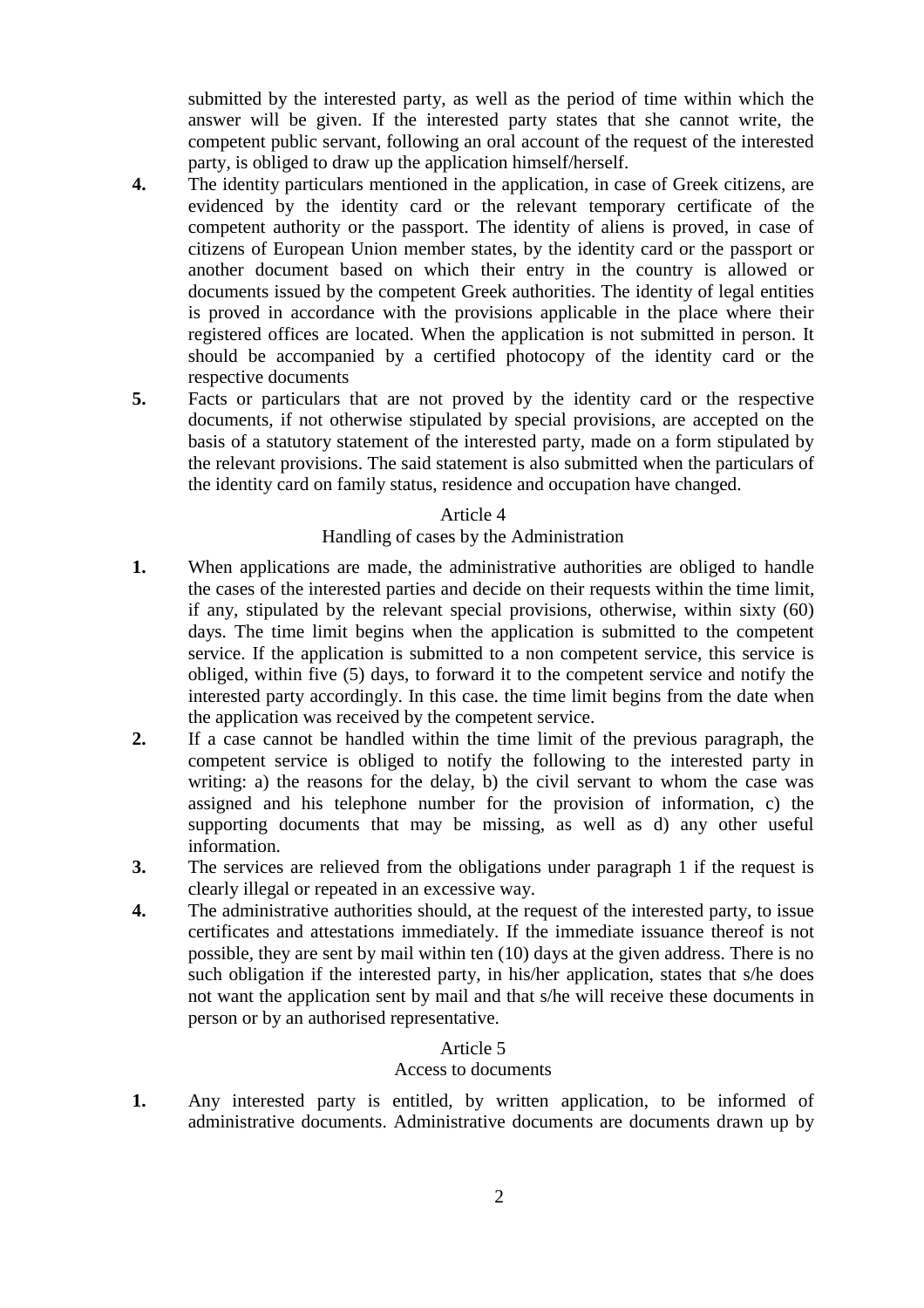public services, such as reports, studies, minutes, statistical data, circulars, replies of the Administration, opinions and resolutions.

- **2.** Any person having special legal interest is entitled, by written application, to be informed of private documents kept in public services that are related to his/her case pending before them or handled by them.
- **3.** The right under the previous paragraph is not applicable in cases when the document concerns the private or family life of a third party or if there is violation of confidentiality stipulated by special provisions. The competent administrative authority may refuse to satisfy this right if the document refers to the discussions of the Cabinet of Ministers or if the satisfaction of this right may substantially obstruct the investigation of judicial, police or military authorities concerning the commission of a crime or an administrative violation.
- **4.** The right of paragraphs 1 and 2 is exercised: a) by studying the document at the premises of the service or b) by issuing a copy, unless the reproduction thereof can prejudice the original. The relevant reproduction cost is incurred by the applicant unless the law stipulates otherwise. If it is about medical information, they are notified to the applicant with the assistance of a medical doctor appointed for this purpose.
- **5.** The right under paragraphs 1 and 2 is exercised subject to the existence of any copyright or industrial property right.
- **6.** The refusal of the-right under paragraphs 1 and 2 should be justified and notified in writing to the applicant within one (1) month after the submission of the application.

## Article 6

# Previous hearing of the interested party

- **1.** Before-any-action or measure against the rights or interests of a specific person, the administrative authorities are obliged to invite the interested party to express his/her opinion, in writing or orally, concerning the relevant issues.
- **2.** The invitation to the hearing is in writing, states the place, day and time of the hearing and determines the subject of the measure or the action. The invitation is forwarded to the interested party at least five (5) full days before the hearing date. The interested party is entitled to be informed of the relevant evidence and proceed to counter-evidence. The observance of the said procedure, as well as the consideration of the views of the interested party, should be ascertained by the Justification of the administrative deed. The adopted measure should be taken within a reasonable period of time from the date of hearing of the interested party.
- **3.** If the immediate taking of the unfavourable measure is necessary to prevent a risk or due to imperative public benefit, the settlement is exceptionally possible without previously inviting the interested party. If the settled situation may be changed, the administrative authority, within fifteen (15) days, invites the interested party to express his/her views in accordance with the previous paragraphs, and makes a new settlement, if applicable. If the said time limit passes and no action is taken, the measure ceases to be applied ipso jure without any further action.
- **4.** The provisions of paragraphs 1 and 2 are also applied when the provisions related to the unfavourable administrative deed allow for the possibility to file an administrative appeal.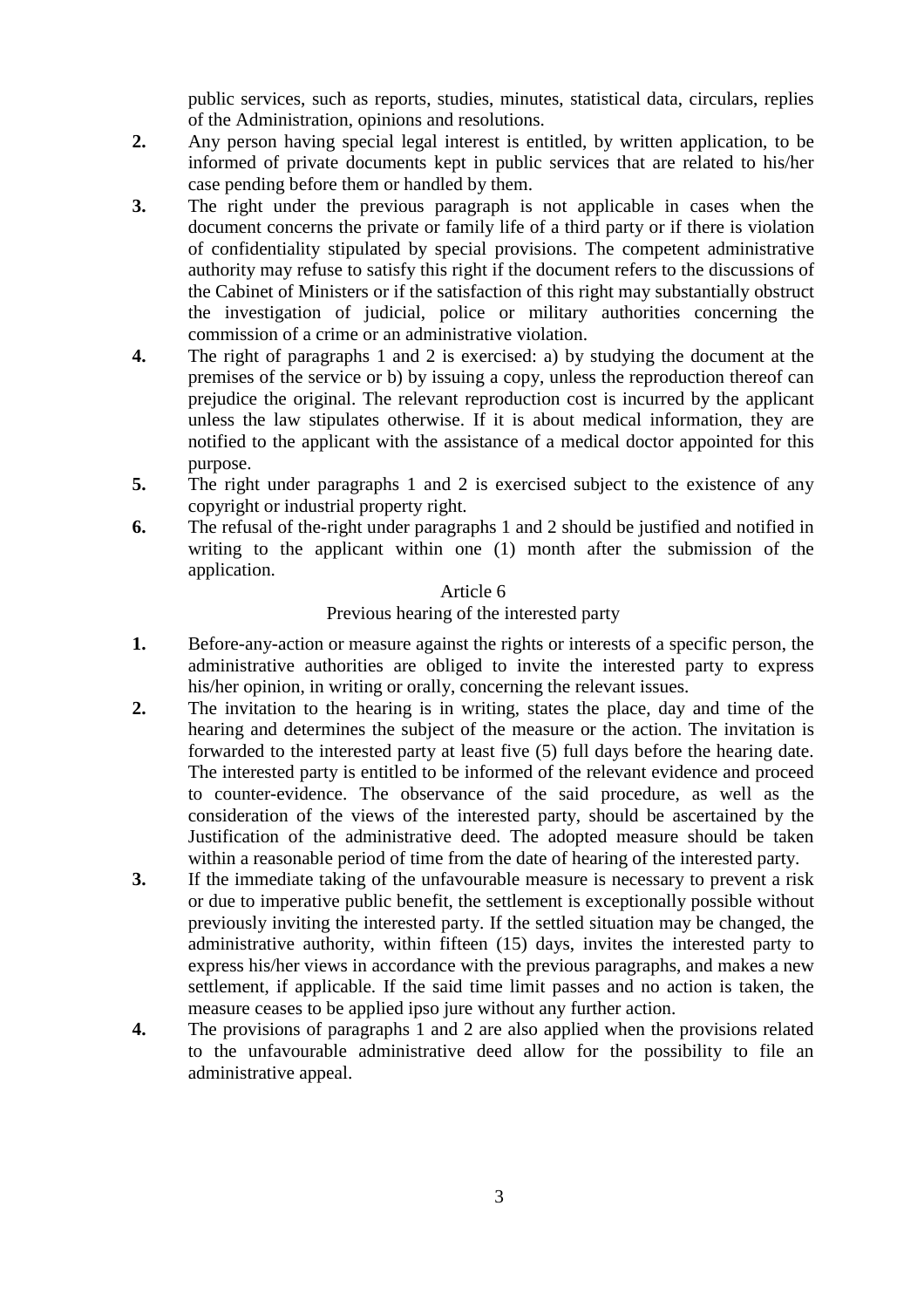### Impartiality of the administrative bodies

- **1.** The administrative bodies, one-member or collective ones. Should provide guarantees of impartial judgement in the performance of their duties.
- **2.** The one-member bodies, as well as the members of the collective bodies, should refrain from any action or procedure constituting participation in decision-making or expression of opinion or proposal if: a) the satisfaction of their personal interest is related to the course of the case or b) they are spouses or relatives by blood or affinity, unlimitedly in straight line and up to the fourth degree in oblique line, with one of the interested parties or c) they have a special bond or peculiar relation or animosity with the interested parties.
- **3.** If the body or member of collective body finds that there are grounds for their abstention, they should immediately state them to their superior authority or the chairman of the collective body respectively, and refrain from any action. In such cases, the superior authority or the collective body decides on the matter as soon as possible.
- **4.** An application for the exclusion of an one-member body or a member of a collective body may be submitted by the interested parties at any state of the procedure. The application is submitted to the superior authority or the chairman of the collective body or to the deciding body, as the case may be. For all other matters, the provisions of the last sentence of the previous paragraph are also applicable in this case.
- **5.** The exclusion may also be order ex officio by the superior authority or the collective body.
- **6.** The provisions of the previous paragraphs are not applied in the event that abstention is declared or exclusion is requested of such a number of members of a collective body that the remaining members cannot attain the quorum provided for in paragraph 1 of article 14.

## Article 8

# Substitution of administrative bodies

In the event of absence or impediment, the head of an organic public authority unit is substituted by the senior in rank head of inferior organic units. If there are no inferior organic units, the head is substituted by the senior in rank public servant of the unit. In case of persons equal in rank, the substitute is the head or civil servant who has served more time at the rank. In any case, the appointed substitute should belong to a sector whose public servants may be superiors under the relevant provisions.

### Article 9

# Transfer of power of administrative bodies Signatory authority of administrative bodies

- **1.** The power of administrative bodies is determined by the relevant provisions.
- **2.** The competent administrative body, if so allowed for by the relevant provisions, may, by regulative deed, transfer its power. In this case, the power is exercised exclusively by the body to which it was transferred, unless the relevant provisions stipulate that it may also be exercised by the body that transferred it.
- **3.** The competent administrative body, if so allowed for by the relevant provisions, may also, by regulative deed, authorise an inferior in rank body to sign, by its authority, deeds or other documents of its power.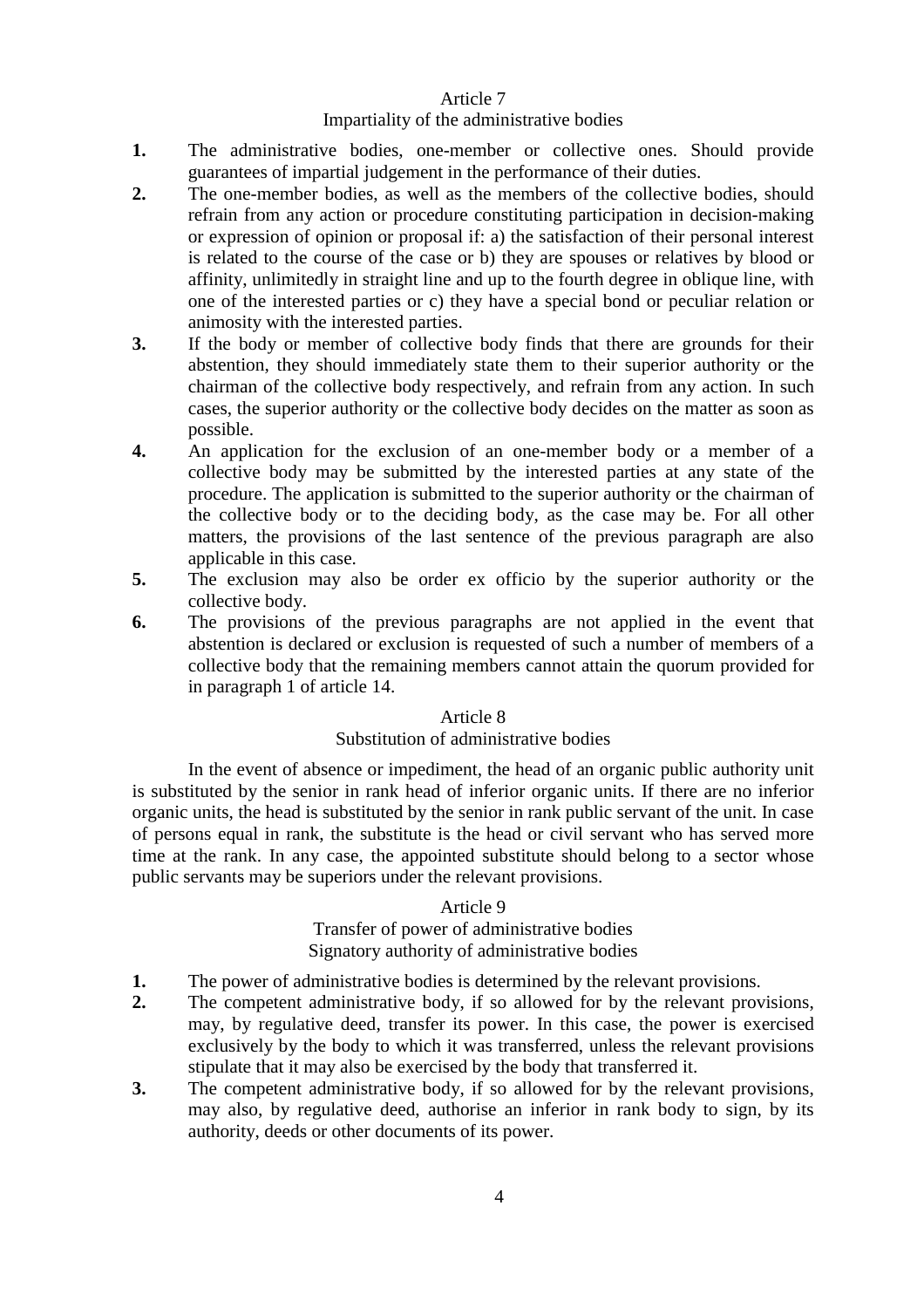**4.** For informing the interested parties, the preamble of administrative deeds states the provisions that determine the power for the issuance of the deed and, if applicable, the deed of its transfer to the body that issues the deed or the deed of authorisation to sign.

# Article 10

## Time limits for action

- **1.** The time limits for the submission of an application, complaint, statement or other document of the interested party, as well as for any other action thereof are exclusive, unless they are characterised as indicative by the provisions that determine them.
- **2.** The interested parry may, within the provided time limit, submit his/her application or other document by mechanical means, if such means leaves an imprint that renders the identification of the forwarding and receipt machine as well as the date and time of forwarding and receipt unquestionable. However, the interested party should submit, in accordance with the provisions of articles 3 and 11, within five (5) days after the expiry of the time limit, a document with his/her signature, having the same content as the document received by the service by the mechanical means.
- **3.** The interested party may submit his/her document by registered mail if allowed by the relevant special provisions. In such cases, the date of submission is the date of delivery of the letter to the mail service.
- **4.** If the provisions require the joint submission of certificates, supporting documents or other public documents and if such documents are not jointly submitted for reasons that concern the administrative authority that is competent for their issuance, the timely submission of the document of the interested party is sufficient In such case, the document submitted by the interested party should state the reason for the non Joint submission of the public documents which, in any case, should be submitted by the interested party when the reason that made their joint submission impossible ceases to exist.
- **5.** The time limits for Administration are indicative, unless the provisions that determine them state that they are exclusive. The time limits for the issuance of individual administrative deeds, unfavourable for the person immediately concerned, are exclusive.
- **6.** The excess of the time limits is excused in cases of force majeure.
- **7.** For the calculation of the time limits, if not otherwise stipulated by special provisions, the provisions of articles 241-246 of the Civil Code are applied.

# Article 11 Certification of genuine signature Certification of copies

- **1.** The certification of genuine signature of the interested party is made by any administrative authority on the basis of the identity card or the respective documents provided for in article 3.
- **2.** The interested party may request the certification of a copy of the original or the true copy of the authority that issued the original by any administrative authority. No certification of copy or photocopy is required if it is accompanied, under paragraph 5 of article 3. by a statutory statement in which the interested party certifies the accuracy of the particulars.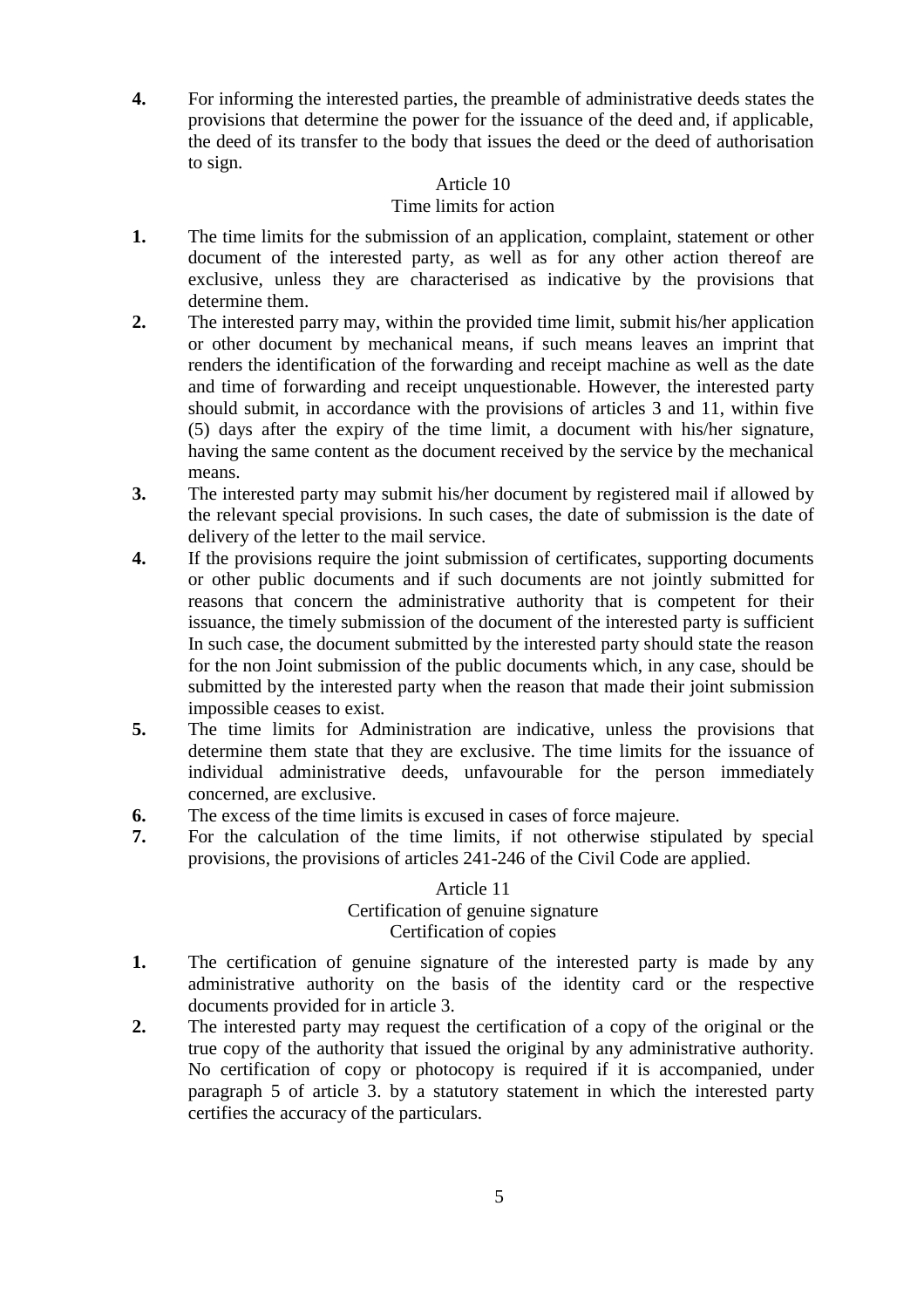**3.** The administrative authorities should accept certified copies of certificates, attestations or other supporting documents. These copies, as well as those accompanied by the statutory statement of para. 5 of article 3, are accepted just like the originals.

### Article 12

### Keeping a service protocol Issuance of certificate for the registration of a document

Any document coming to the service in any way, is recorded on the same day in the incoming book by serial number, along with a characterisation and reference to the subject and the number of particulars accompanying it. The body to which it is addressed and the incoming date are also recorded in the said book. The service should issue a certificate for the registration of the document containing all the above particulars.

### SECOND CHAPTER COLLECTIVE ADMINISTRATION BODIES

# Article 13

### Formation

- **1.** For the lawful formation of a collective body, the appointment, by deed, of all the members (regular and substitute) provided for by law is required. The appointment of the same person in more than one capacities is not allowed. If some members are elected or nominated by third, parties and these members have not been elected or nominated yet by the competent bodies, the formation is lawful if their election or nomination has been requested in writing promptly and the other members are sufficient for a quorum.
- **2.** The collective bodies, if the law does not stipulate otherwise, are composed of at least three (3) members.
- **3.** The chairman and the secretary of the collective body are appointed, together with their substitutes, by the deed of formation thereof. If the collective body is composed solely of elected members, the chairman, secretary and other members to whom a specific office is assigned, together with their substitutes, are elected by secret ballot by the members of the collective body.
- **4.** Any illegal acquisition of the capacity in which a person is appointed as member of a collective body does not affect the legality of formation of the body.
- **5.** The collective body may function, but for no more than three months, if some of its members are absent or withdraw for any reason or lose the capacity in which they were appointed if, during its meetings, the other members are sufficient for the quorum.
- **6.** When the law provides for a term of office for the members of the collective body, the replacement of a member before the expiry of the term of office is possible only for reasons referring to the performance of his/her duties, which should be certified in the relevant deed.

# Article 14

### Composition - Meetings - Function

**1.** The collective body holds lawful meetings when more than half of the appointed regular members (quorum) participate as regular or substitute members. The quorum should be present throughout the meeting. If there is no quorum during the first meeting, the body convenes a new meeting held twenty four (24) hours at the earliest, at the same place and with the same agenda. In this meeting, there is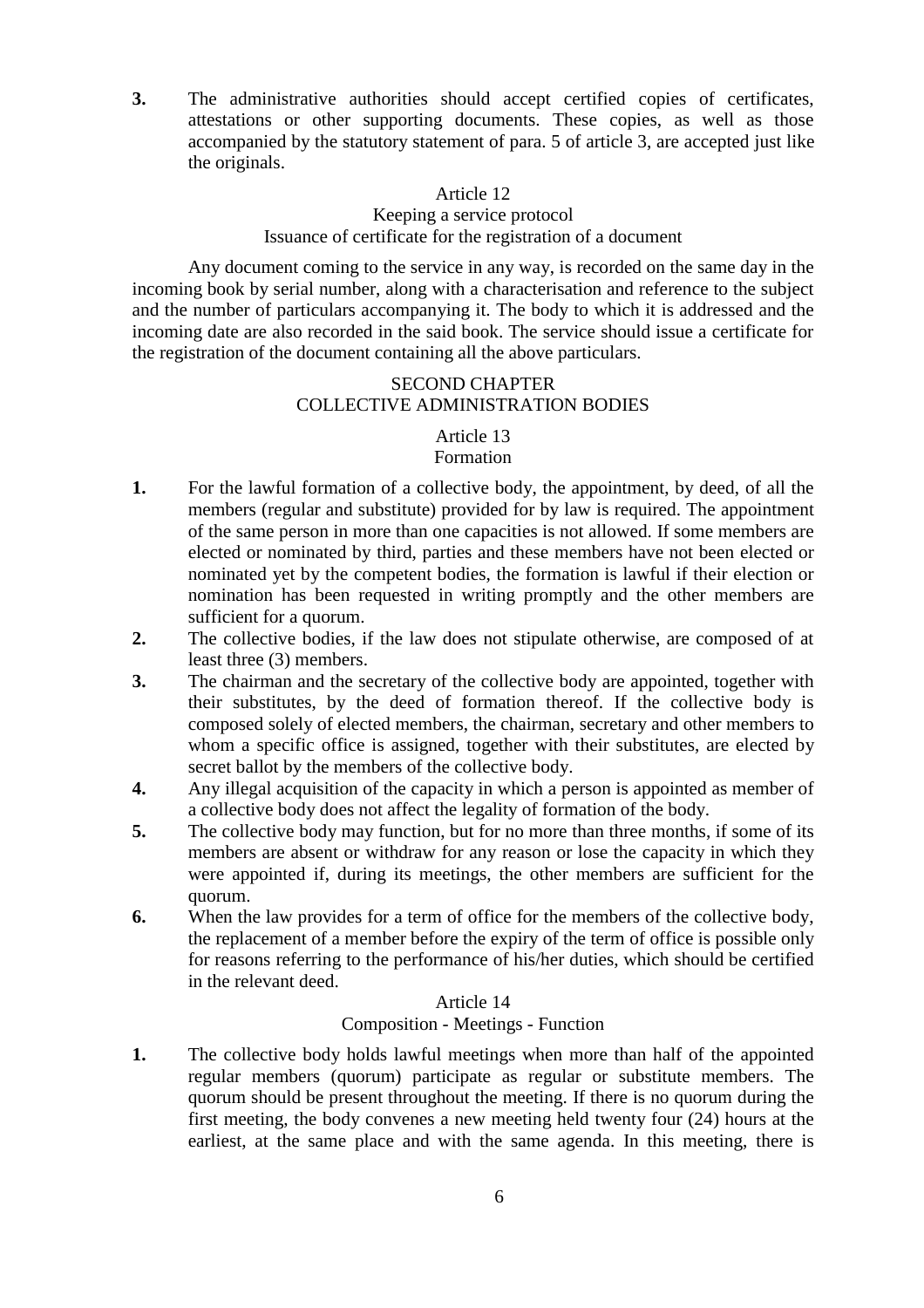quorum if regular or substitute members participate therein who represent at least one third (1/3) of the total appointed regular members and, in any case, no less than three (3) regular or substitute members In three-member collective bodies, the presence of all three (3) regular or substitute members is required for quorum.

- **2.** The chairman determines the day, hour and place of meetings and mutes the regular and substitute members to participate. The invitation, which includes the agenda, is forwarded by the secretary to the members of the collective body at least forty eight (48) hours before the meeting. The members may also be invited by telephone, telegram, fax or other suitable medium, if this fact is proved by a relevant note in a special book, which should include the date and signature of the person who made the invitation. This time limit may, in case of emergency, be shortened but, in this case, the invitation should be in writing and the reasons for the shortening should be certified therein. No invitation of the members of the collective body is required when the meetings are held at regular dates determined by resolution thereof, notified to its members. No invitation is required when a member has stated, before the meeting, an impediment for his/her participation therein or if this impediment is known to the chairman of the collective body.
- **3.** The substitute members are invited to replace absent members or members in impediment of the same category, unless their appointment has not been made in such equivalence.
- **4.** If, during the meeting, a regular member who was not invited is absent, the meeting is illegal. The same is applicable even if. instead of that member, the respective substitute member had participated therein. If there have been irregularities in the invitation of a member, the collective body may hold a lawful meeting if such member is present and does not oppose to the holding of the meeting.
- **5.** The legality of composition of the collective body is not affected by any alternation of the participating members in successive meetings.
- **6.** Members of a collective body who are spouses or connected between them by kinship of up to the fourth degree by blood or affinity, cannot participate in the same meeting.
- **7.** The convocation of a meeting of the collective body is compulsory if at least one third (1/3) of its total regular members so requests in writing by the chairman, the request should also determine the issue to be discussed.
- **8.** The agenda is drawn up by the chairman who takes into account views that may have been expressed by members of the collective body.
- **9.** The subject of the meeting is only the issues of the agenda. Exceptionally, issues that are not included in the agenda may be discussed if all regular members are present and agree to the discussion.
- **10.** Meetings are confidential unless the law stipulates otherwise. The presence during the meeting of persons other than the members and the secretary or any specifically persons appointed by law, is prohibited. However, the collective body may invite service or other persons, for the provision of information or submission of particulars, who should leave before the commencement of the meeting.
- **11.** When the law provides for a public meeting of the collective body, the place and time of the meeting are announced in a timely and suitable manner and, in any case, at least forty eight (48) hours before the meeting, so that the interested parties may come and attend the meeting. The observance of publicity should be certified in the relevant minutes.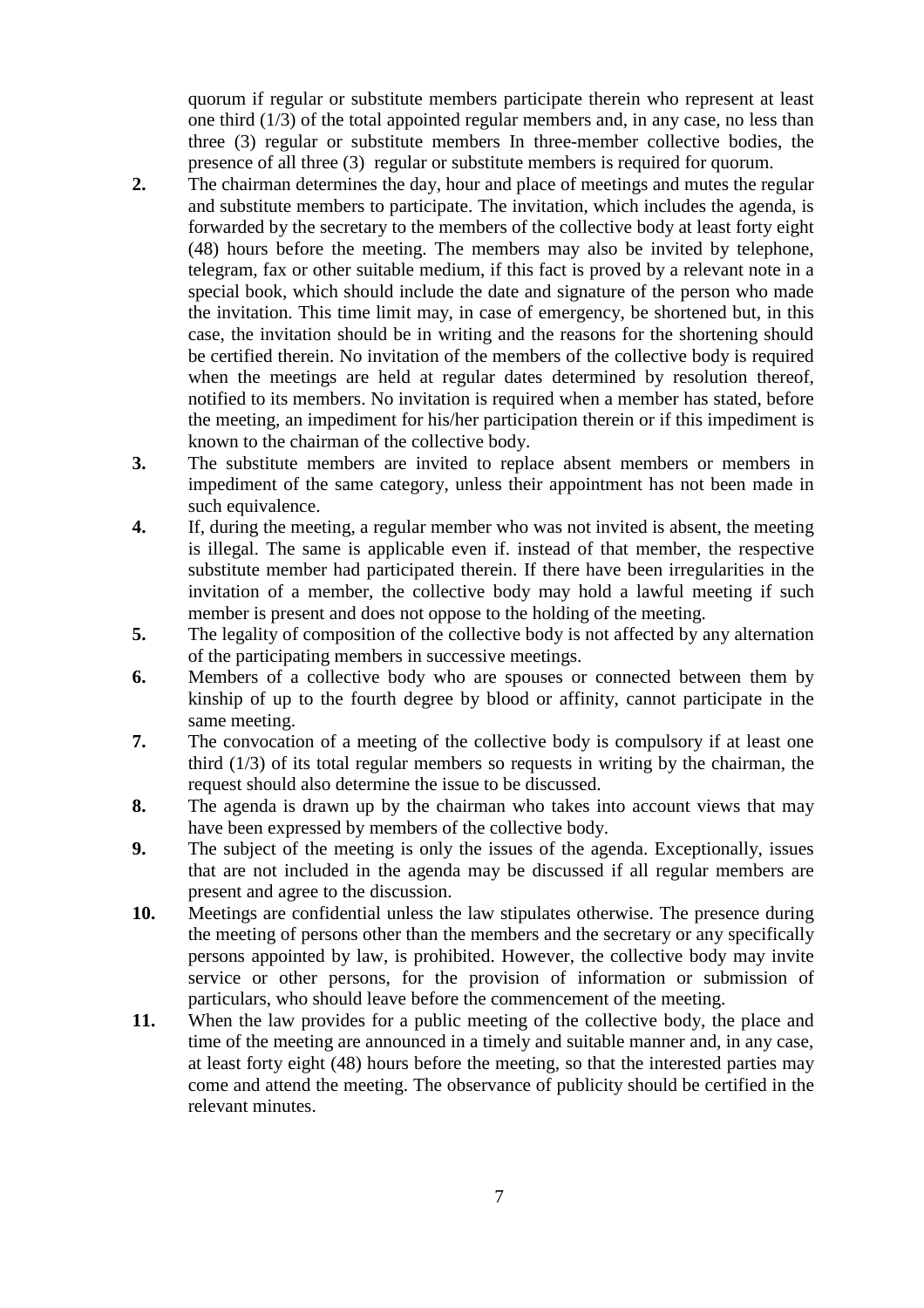**12.** The chairman announces the commencement and closing of the meetings, directs the discussions and sees to the observance of law and smooth operation of the collective body.

# Article 15

# Resolutions

- **1.** The resolutions of the collective bodies are made by absolute majority of the attending members, unless the law stipulates otherwise If such majority cannot be attained, the voting is repeated until absolute majority is attained, with the compulsory agreement each time of the person or persons who express the weakest opinion, with one of the prevailing ones. In case of equal votes, the chairman's vote is prevailing, unless the voting is secret, in which case it is repeated once more, any equal votes in this case amounts to rejection. Any member who abstains from voting or gives a blank vote is considered as absent.
- **2.** If the discussion of the matter lasts for more than one meetings, the resolution is made by the members participating in the last meeting provided that any members who did not participate in the preceding meetings are fully informed of the material points of the discussions. The said members certify in the minutes that they have been informed accordingly.
- **3.** The voting is not secret, unless the law stipulates otherwise.
- **4.** Minutes are drawn up for the meetings of the collective body which state, in particular, the names and capacities of the attending members, the place and time of the meeting, the issues discussed with brief but concise reference to their content, the form and results of voting and the resolutions made.
- **5.** The opinions of the minority members and, in case of open voting, the names thereof are also recorded in the minutes.
- **6.** If the body holds the meeting to express a simple opinion, all other opinions expressed and put to vote should be recorded in the relevant minutes.
- **7.** The minutes are drawn up by the secretary and certified by me chairman.
- **8.** The signature of the chairman or his/her substitute is sufficient for the lawful foundation of each deed of the collective body.

# THIRD CHAPTER ADMINISTRATIVE DEED

## Article 16

## Content and form

- **1.** The administrative deed is in writing, states the issuing authority and the applicable provisions and bears the date and signature of the competent body. The individual administrative deed also states the possibility, if any, of filing a special administrative or remedial appeal under article 25 and mentions the competent body for examination, the time limit and the consequences of failure to file such appeal. Any appeal made in accordance with the said information of the service cannot produce consequences against the appellant. The failure to mention the applicable provisions and the information stated in the second sentence does not imply that the deed is invalid.
- **2.** The individual administrative deed may, exceptionally, be oral if this is necessary for the achievement of the purpose thereof. To this end, the use of symbols is also permitted provided that the receivers of the deed are able to understand its content.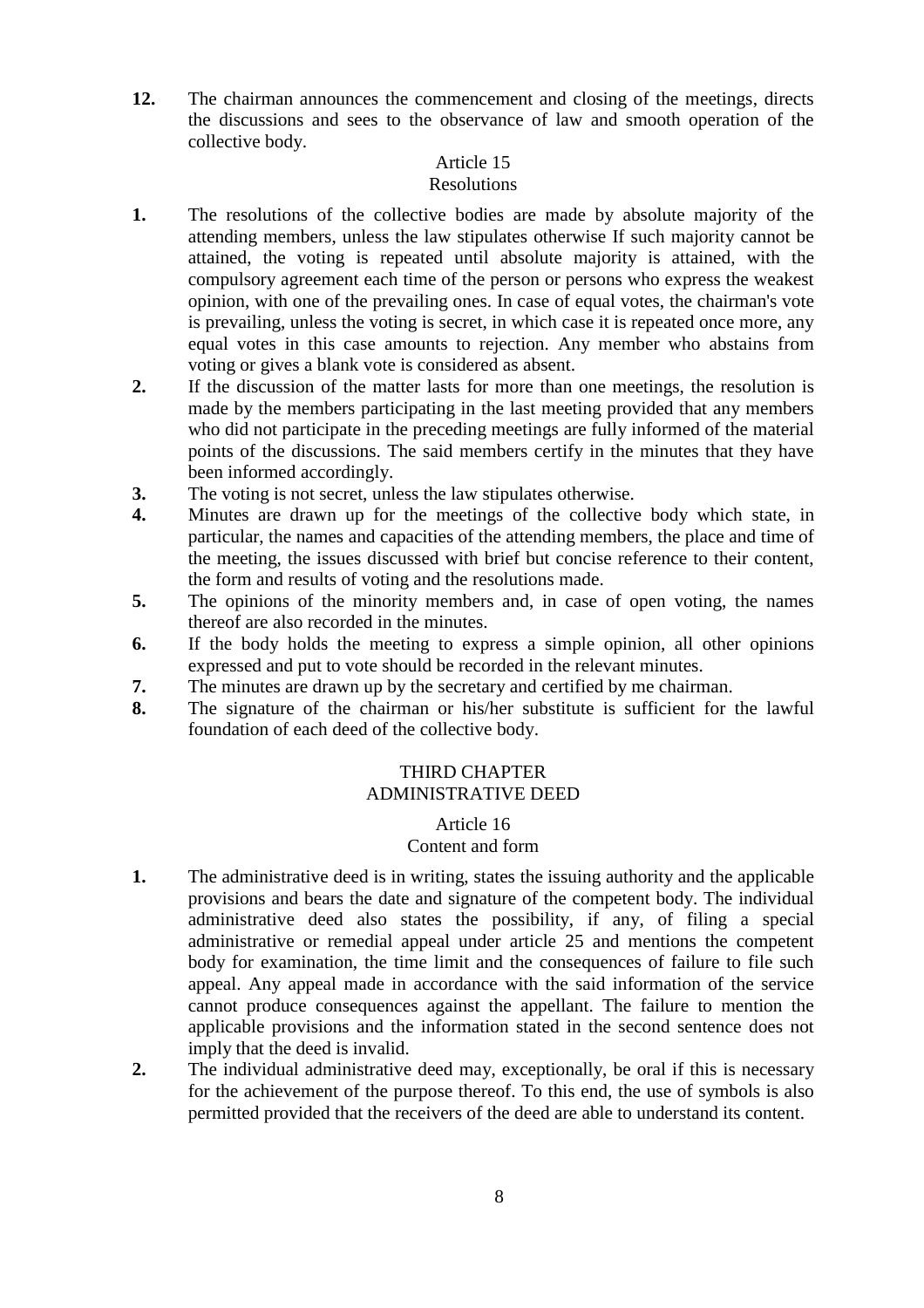# **Justification**

- **1.** The individual administrative deed should contain a Justification that includes the ascertainment that the conditions for its issuance are met.
- **2.** The justification should be clear, specific, sufficient and derived from the particulars of the file, unless the law expressly stipulates that it should be contained in the deed.
- **3.** When the administrative deed is issued ex officio, the evidence is collected by initiative of the competent body for the issuance thereof. When the interested party requests the issuance of an administrative deed, s/he is obliged to submit the supporting documents specified by the relevant provisions, unless such documents are available to the administrative authority that is competent for the issuance of the deed.

# Article 18

# Publication

- **1.** The individual administrative deed is complete by signing and dating thereof or by its publication if the law stipulates that it should be published. The regulatory administrative deed is complete by its publication in the Official Gazette, unless a special method of publication is stipulated.
- **2.** In the event of publication in the Official Gazette, the publication date is the date of the issue of the Gazette provided that, on such date, any interested party may be given a copy of the issue or a certified photocopy of the relevant proof.
- **3.** The competent authorities are obliged to give a certificate for the meeting of the condition of the previous paragraph or for the implementation of the publication in any other lawful means.
- **4.** If the published text has graphic or accounting errors, a correction thereof may be published, which should be limited to the correction of such errors.

# Article 19

# Service

- **1.** The individual administrative deed is served upon the person whom it concerns.
- **2.** Subject to any special provisions, the service is made in any suitable means.

# Article 20

# Opinion - Proposal

- **1.** When the law on the issuance of administrative deed provides for the previous opinion (simple or consenting) or proposal of another body, the opinion is expressed following a query of the body having deciding authority and the proposal is submitted by initiative of the proposing body. The opinion or proposal should be in writing, justified and opportune as to its content.
- **2.** The body that has deciding authority cannot issue a deed with content other than that of the consenting opinion or proposal. The non acceptance of a positive opinion or proposal as well as any deviation from simple opinion should be accompanied by specific Justification.
- **3.** The competent body for the issuance of administrative deed may ask the opinion of another body voluntarily. In such case, the provisions on simple opinion are applicable.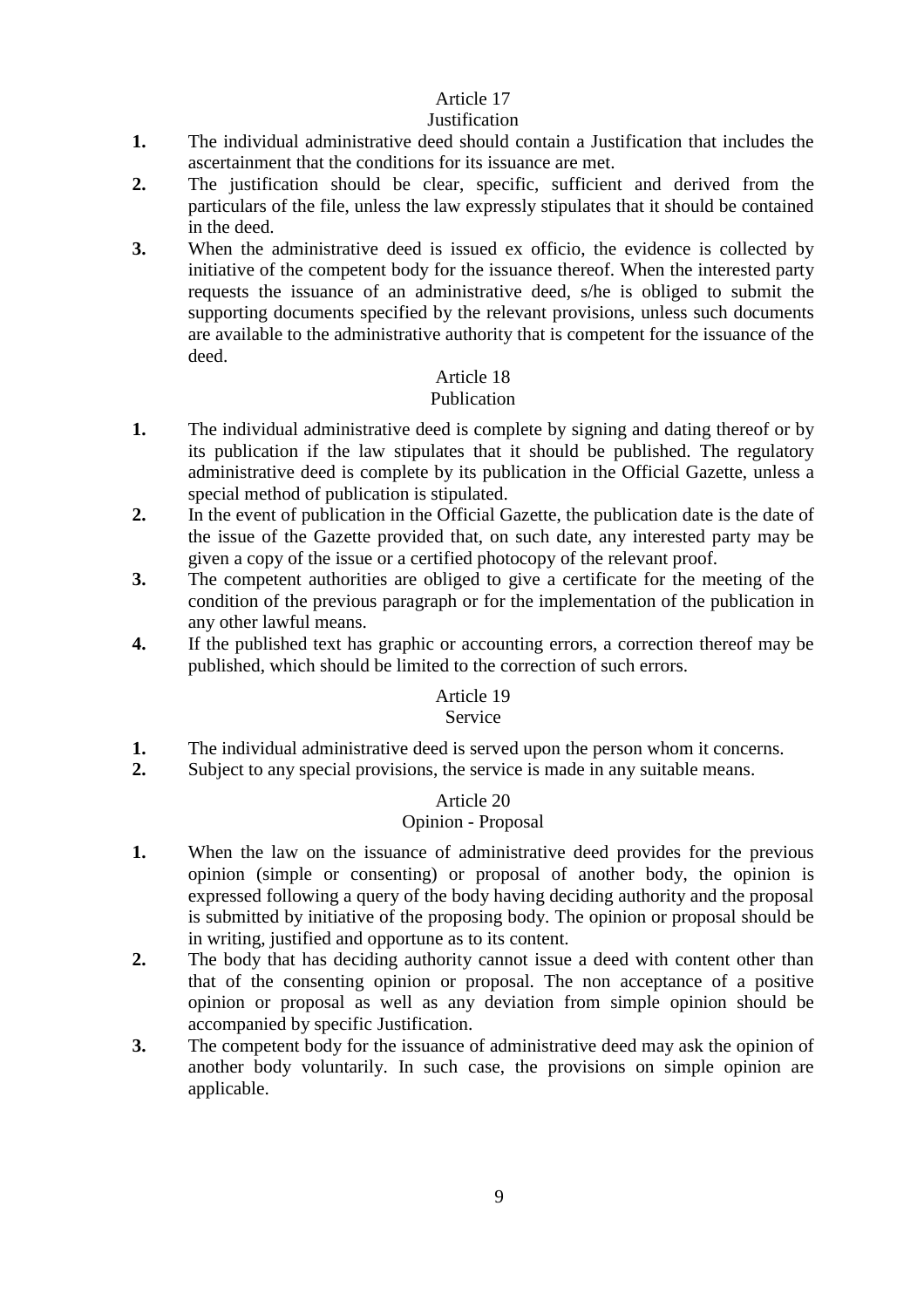**4.** If the simple opinion is not expressed within the time limit set for this purpose by the law or by the deciding body or, in any case, within a reasonable period of time, the administrative deed may be issued without it.

### Article 21

### Revocation

- **1.** The competent body for the revocation of an individual administrative deed is the body that issued it or the body that is competent for its issuance.
- **2.** The procedure provided for the issuance of the deed does not have to be observed for the revocation thereof, unless a legal or illegal deed is being revoked following the assessment of facts.

# FOURTH CHAPTER ADMINISTRATIVE CONTRACT

### Article 22

Form

The administrative contract is subject to the written form, unless the law stipulates otherwise. The proposal and acceptance of its conclusion may be effected by separate documents.

# Article 23

### Conclusion

The administrative contract concluded following a tender or by direct assignment is concluded as of and by service to the interested party of the deed by which the tender or the assignment are completed respectively, unless the law stipulates otherwise.

# FIFTH CHAPTER ADMINISTRATIVE APPEALS - COMPLAINTS

### Article 24

# Application for remedy - Hierarchical appeal

- **1.** If the relevant provisions does not allow for the possibility to file the special administrative or remedial appeal under the following article, for the restitution of material or moral prejudice of lawful interests caused by an individual administrative deed, the interested party may, for any reason, apply for revocation or amendment thereof (application for remedy) to the administrative authority that issued the deed, or for cancellation thereof (hierarchical appeal) to the superior authority of the authority that issued the deed.
- **2.** The administrative authority to which the said application is submitted should notify its decision to the interested parry within thirty (30) days, unless special provisions stipulate a different time limit.
- **3.** If another administrative authority is competent for the revocation or amendment or cancellation of the deed, the authority to which the application for remedy or the hierarchical appeal was filed should forward it to the competent authority within five (5) days. In this case as well, the competent authority should notify its decision to the interested party within the time limit stated in the previous paragraph.
- **4.** If the deed is cancelled, the case is referred back to the authority that issued the deed, unless the relevant provisions stipulate power of the superior authority for its issuance.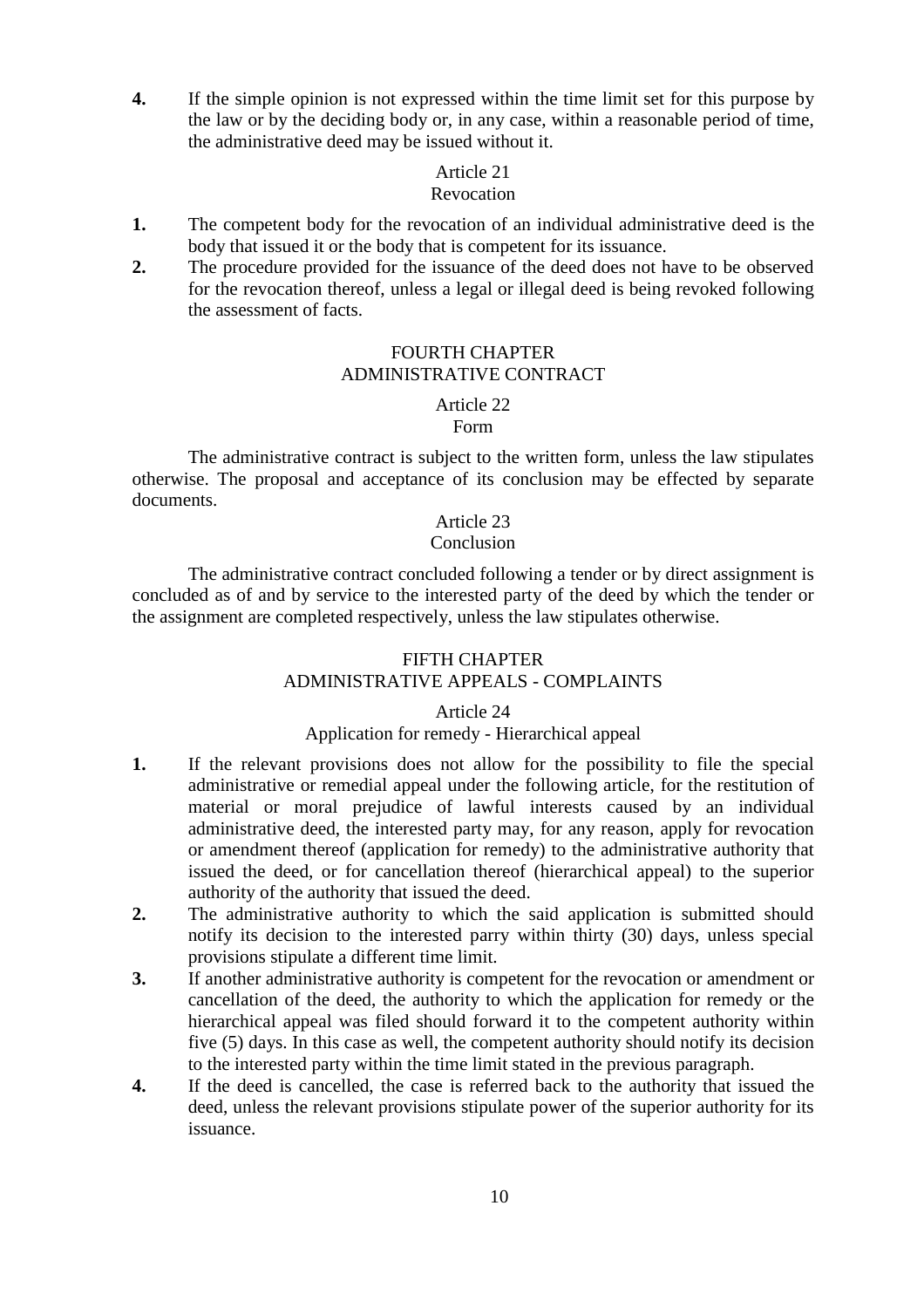#### Special administrative appeal - Remedial appeal

- **1.** When so stipulated by special provisions, for the restitution of material or moral prejudice of lawful interests caused by an administrative deed, the interested party may appeal to the administrative body stipulated by such provisions within the time limit stated therein and request the cancellation or amendment of the deed, as the case may be.
- **2.** The administrative body, in accordance with the stipulations of the relevant provisions, either examines only the legality of the deed, in which case it may cancel the deed partially or in total or dismiss the appeal (special administrative appeal) or examines both the legality of the deed and the merits of the case, in which case it may cancel the deed partially or in total or amend the deed or dismiss the appeal (remedial appeal). The competent body should notify its decision to the appellant within the time limit, if any, set by the special provisions or, in case of special appeal, within thirty (30) days and, in case of remedial appeal, within three (3) months.
- **3.** If another administrative body is competent to decide on the special administrative or remedial appeal, the body to which the appeal was filed should forward it to the competent body within five (5) days. In this case as well, the competent administrative body should notify its decision to the interested party within the rime limits stated in paragraph 2.

### Article 26

### Common provisions

When an administrative appeal is filed, the competent authority for the examination of the appeal may, at the request of the interested party or ex officio, suspend the execution of the administrative deed until it decides on the appeal and, in any case, up to the rime limit set for the issuance of its decision.

# Article 27

# Complaint

If the filing of an administrative appeal under articles 24-26 is not possible, for the restitution of material or moral prejudice of legal interests caused by an action or omission of an administrative authority, the interested party apply to such authority and request the restitution or reversal of such prejudice. The provisions of paragraphs 1-3 of article 4 are also applicable here for any other matters.

# SIXTH CHAPTER FINAL AND TRANSITIONAL PROVISIONS

### Article 28 Duration of rime limits

The duration of time limits that had begun before the entry into force of the Code is calculated in accordance with its provisions only if their duration provided for therein is bigger than that stipulated in the previously applicable provisions.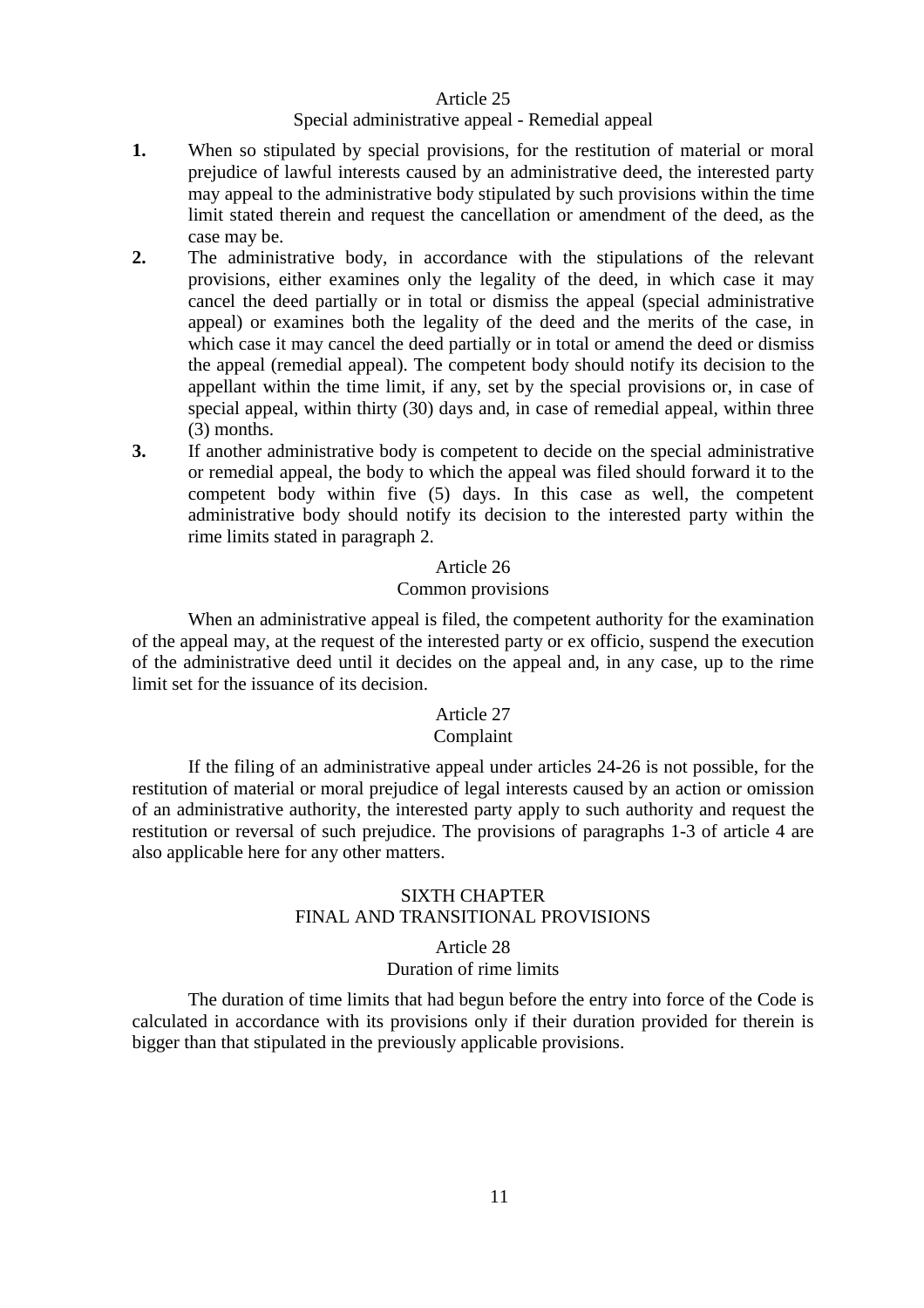#### Extension and suspension of time limits

The provisions of the Code are applicable for the extension and suspension of time limits due to a fact that occurred after the entry into force of the Code.

#### Article 30

### Definition of terms

When the term "administrative deed' is mentioned in the Code, it means the enforceable administrative deed.

# Article 31

### Mention of provisions

When an article is mentioned in the Code without reference to the relevant law, it means that such article belongs to the present Code.

#### Article 32 References

When a reference to the provisions of other laws is made in the present Code, such references are made to these provisions, as applicable each time.

#### Article 33

#### Eliminated provisions

- **1.** Unless stipulated otherwise herein, when the Code enters into force, any general provision referring to a matter settled thereby is eliminated.
- **2.** When reference is made by the applicable legislation to provisions eliminated in accordance with the previous paragraph, the reference is considered to be made to the respective provisions of the Code.

### **Second article**

**1.** The Ministries, Regions, legal entities of public or private law of the public sector, as defined in accordance with the provisions of para.1, article 14 of Law 2190/1994, as applicable, the Local Administration Organisations of  $1<sup>st</sup>$  and  $2<sup>nd</sup>$ level, as well as the Municipal Water and Sewage Companies may draw up Charters of Obligations to the citizens with whom they transact. For all Ministries and legal entities with registered offices in the Prefecture of Attica, the Charters are drawn up by resolution of the competent Minister or by the General Secretary of the Region of Attica in case of legal entities of public law supervised thereby, on motion of the administration bodies. For Regions and legal entities with registered offices outside the Prefecture of Attica and for Local Administration Organisations of  $1<sup>st</sup>$  and  $2<sup>nd</sup>$  level, their legal entities of public law and the Municipal Water and Sewage Companies, the Charters are drawn up by resolution of the competent General Secretary of Region, on motion of the Municipal or Community or Prefectural Council or the Board of Directors of the company.

The Charters of Obligations may determine any time or other commitments of the service or body that drew them up to the citizens, relating to the quality of goods or services rendered to them. The said commitments constitute obligations beyond those provided for by the relevant regulations governing the duties exercises. The Charters may also determine control procedures for the observance of the content of the Charter and the commitments undertaken.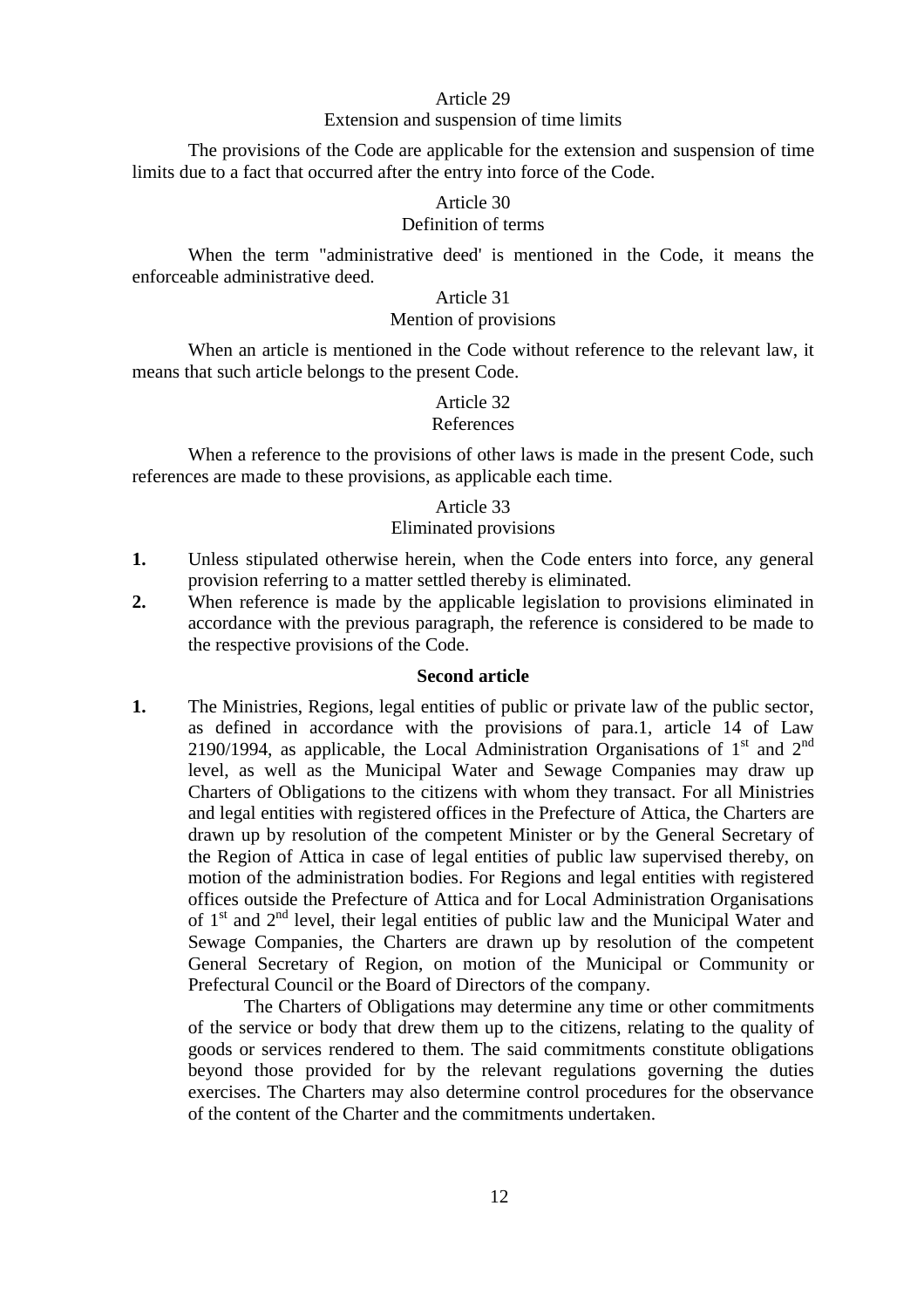The Charters of Obligations may also provide for specific administrative consequences that will incite the service or body to meet their obligations undertaken towards the transacting citizens. They may also provide for the obligation of immediate payment or payment within an express or exclusive time limit, of money or other compensation - restitution of the citizen for deficient fulfilling of the obligations undertaken by the relevant Charter. Such provisions are also applicable in cases where special provisions stipulate obligations of services towards citizens. In cases where specific consequences - obligations of the service to the citizens are provided for, the procedures for asserting the citizens' claims arising from violations of the content of the Charter should also be provided for. Compensation may be paid to citizens only once for the same reason. The non payment of compensation for the same reason is certified by submission by the applicant citizen of a statutory statement to the competent service.

Any obligations of the service or body provided for by the pertinent regulations, in relation to the exercised powers, continue to be applicable and may be amended by the Charters of Obligations only in case they introduce more favourable provisions for the citizens. The commitments undertaken by the services or bodies by the Charters are applicable exclusively and solely for the service or body that issued the Charter and such service or body may amend or supplement it.

2.a. The first passage of para.8, article 5 of Law 1943/1991 (Official Gazette 50 A') is replaced as follows:

"The amount of the payable sum provided for in the previous paragraph 7, is determined by the Committees of paragraph 13 of the present article, on motion of the General Secretariat for Public Administration of the Ministry of Interior, Public Administration and Decentralisation or the Region, which take over the case at the request of the citizen".

b. Paragraph 13, article 5 of Law 1943/1991 is replaced as follows:

"A Special Committee for the Application of the above provisions is established within the Ministry of Interior, Public Administration and Decentralisation, for matters included in the authority of the Ministries, consisting of advisors or associates of the Court of Audit or the Legal Council and civil servants of the Ministry of Interior, Public Administration and Decentralisation.

A resolution of the Minister of Interior, Public Administration and Decentralisation shall determine the number and capacity of the members of the Committee, regular and substitute. The resolution for the appointment of members also determines the secretary of the Committee and his/her substitute, out of the Ministry's civil servants.

The relevant issues are introduced to the Committee by civil servants of the said Ministry appointed each time by the General Secretary.

A Special Committee for the application of the above provisions is established to the seat of each Region, for issues referring to services of the public sector, as defined by the provisions of article 14 of Law 2190/1994, as applicable each time, operating within the specific region, consisting of advisors or associates of the Court of Audit or the Legal Council of the State or judges of appeal of administrative courts and civil servants of such Region.

A resolution of the General Secretary of the Region shall determine the number and capacity of the members of the Committee, regular and substitute. The resolution for the appointment of members also determines the secretary of the Committee and his/her substitute, out of the Region's civil servants.